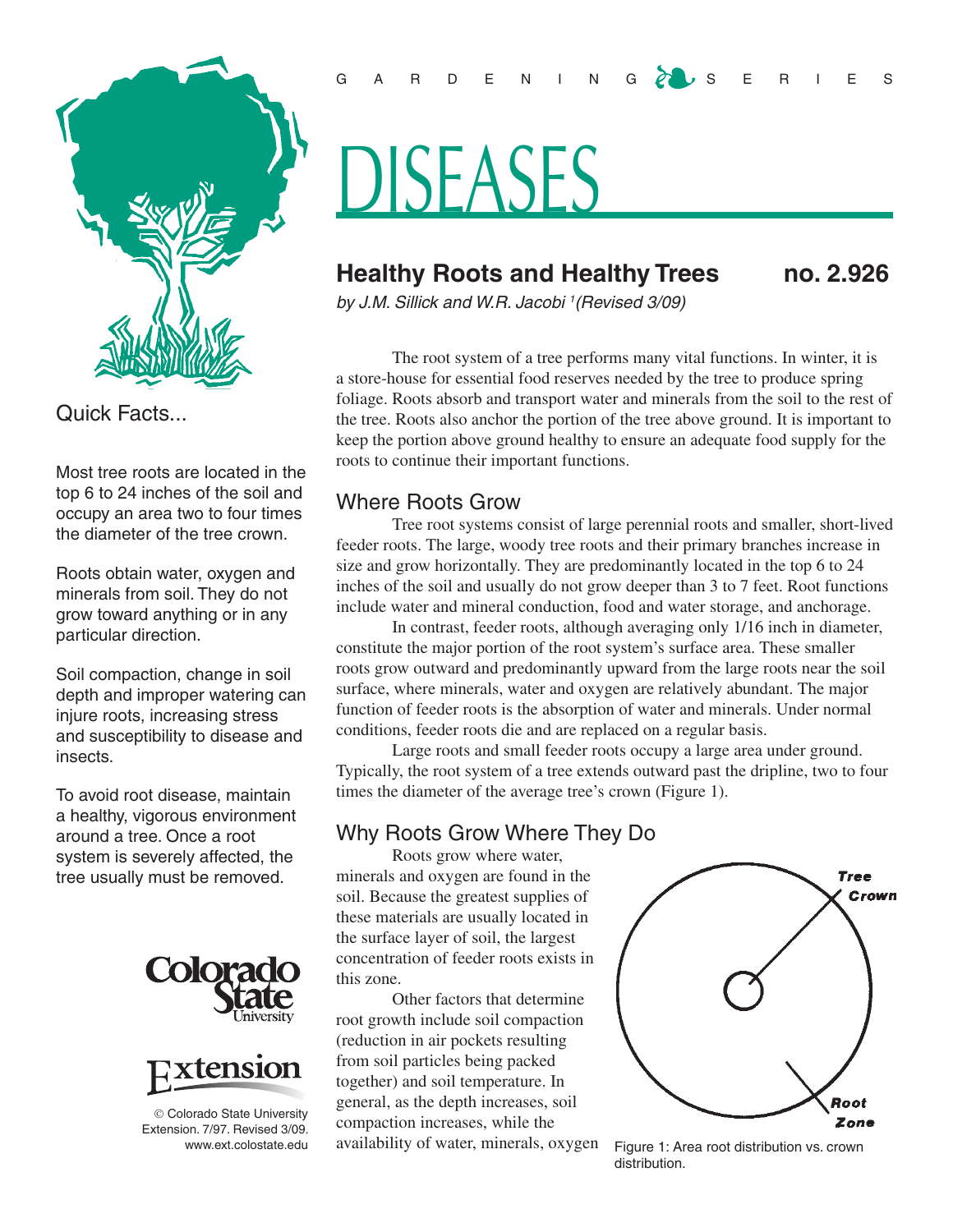

Figure 2: Tree wells cannot compensate for the addition of soil over tree roots.



Figure 3: Root destruction, soil removal and soil compaction from construction equipment.



Figure 4: Trenching can severely injure a tree. Instead, auger under roots.

and soil temperature all decrease. In some instances, hard, compacted soil (hardpans) can occur near the surface, which restricts root growth.

#### Causes of Root Injury and Disease

There are many ways to injure tree roots and stress trees. Some injuries are unintentional and cannot be avoided. However, most root damage can be avoided with some care.

One of the biggest killers of urban trees is soil compaction. Soil compaction restricts water and oxygen uptake by roots, and is associated with roads, parking lots, foot traffic, construction machinery, livestock, poor soil preparation, and a host of other factors.

Changes in soil depth around trees can also cause injury to root systems. The addition of only 4 to 6 inches of soil over a root zone drastically reduces the amount of oxygen and water available to the roots (Figure 2). Removal of soil around a tree can expose and injure roots, change the soil conditions where roots grow, and reduce water availability (Figure 3).

Other causes of root problems include over- and underwatering, improper fertilization, and competition between roots. Overwatering causes the soil pore (air) spaces to fill with water and restrict oxygen uptake. Underwatering does not provide sufficient water for proper root development. Overfertilization can injure or kill the roots, while underfertilization results in a lack of the minerals essential to maintain a healthy tree. Competition for water and minerals between tree roots, bushes, grass and flowers can seriously stress trees. Trees will stress if routine soil preparation for flowers damages tree roots.

Other practices that increase root injury and disease susceptibility are: improper use of herbicides, deicing salts and other chemicals; wounding through digging and trenching (Figure 4); and adding deep mulch (over 5 inches), plastic or pavement that restricts or suffocates roots. After a tree is established, anything that changes the soil condition or the oxygen and water supply can be extremely detrimental.

#### Types of Root Diseases

The two basic types of fungi that cause root diseases are those that kill feeder roots and those that cause decay in the large, woody roots. Many fungi occur on small feeder roots. The more common organisms are species of *Phytophthora*, *Pythium* and *Fusarium*. These break down the feeder roots and reduce the tree's mineral- and water-absorbing capability. Fungi that attack large, woody roots suppress growth, decay food-transporting cells, reduce food storage and reduce structural support for the tree.

#### Root Disease Signs and Symptoms

Typical symptoms associated with root diseases often are confused with mineral deficiencies because high numbers of dead roots reduce water and mineral uptake. Symptoms of root disease include small, yellow, chlorotic foliage (Figure 5); reduced growth; scorch; tufted leaves at the end of branches; and branch dieback. Fungal fruiting bodies (mushrooms or conks) at the base of the tree, as well as white fungal growth under the bark, also indicate root disease. Symptoms of root problems from construction damage or other detrimental activities may appear one to several years after the damage occurred.

Direct examination can verify a disease. Carefully excavate roots by removing a small patch of the bark. A brown coloration beneath the bark indicates a dead root, while a healthy root usually appears white or light-colored (Figure 6).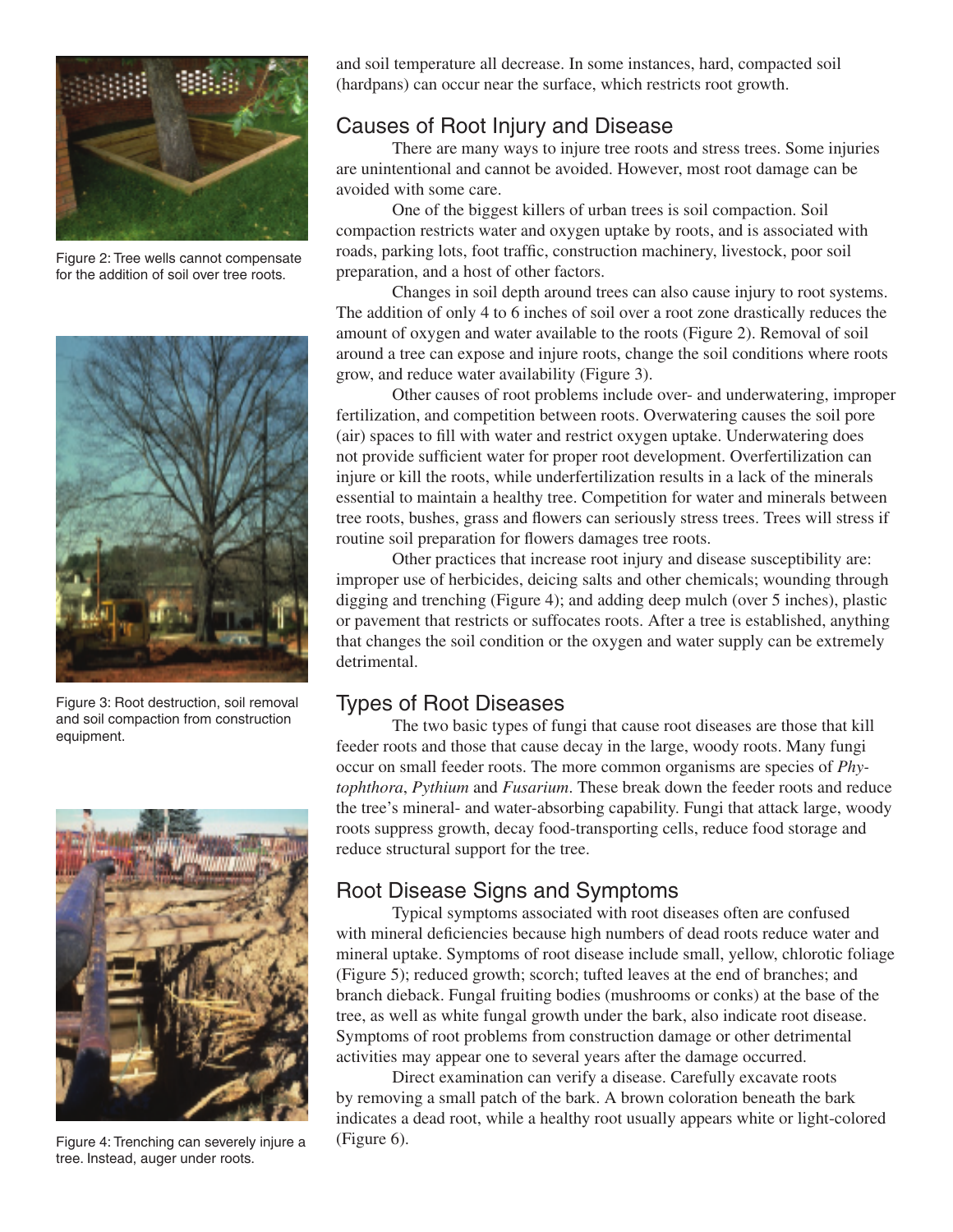

Figure 5: Yellow, chlorotic foliage from root disease.



Figure 6: Top to bottom: healthy feeder root, dead feeder root, and large, perennial root.

*1 J.M. Sillick, former Colorado State University student, and W.R. Jacobi, professor; bioagricultural sciences and pest management.*

Colorado State University, U.S. Department of Agriculture, and Colorado counties cooperating. Extension programs are available to all without discrimination. No endorsement of products mentioned is intended nor is criticism implied of products not mentioned.

#### Control and Prevention

The most effective way to reduce the possibility of root injury and disease is to keep the tree healthy and vigorous. A healthy root environment consists of adequate growing space for the root system, well-conditioned soil 16 inches to 24 inches deep, and sufficient water and oxygen. To check the water and soil condition of the root environment, dig a hole outside the drip line of the tree and determine if the soil is dry, wet or compacted. If you can't get the shovel in the ground, the soil is dry. Soil moisture is adequate if the soil can be made into a ball with little pressure. Long, deep watering over the entire root system with time for the soil to dry between watering is better for trees than frequent light watering. Watering once a month during a long, dry winter also is helpful.

Avoid any practice that injures the roots. This includes: soil compaction, soil depth changes, mechanical injury, and improper watering and fertilization techniques. However, if these practices cannot be avoided, try to minimize damage.

To minimize soil compaction, remove compacted soil and replace it with noncompacted soil. Provide adequate drainage before planting. Use 2 to 3 inches of organic mulch (peat moss, wood chips, tree bark) around the base of a tree to improve aeration and water availability.

Avoid fertilization damage by applying nitrogen fertilizer to established trees immediately after spring leaf expansion, not in the late summer and fall.

Once a tree is infected, it is difficult to control a root disease. If only a few roots are infected, try to restore the tree's health or at least delay disease progression. Since the disease probably enters the tree due to some form of stress or injury, eliminate the stress and restore the tree's vigor. Adequate watering and fertilization are a must.

If the root system is severely damaged, tree removal is usually recommended. A tree with a structurally weakened root system can become a dangerous liability, particularly during severe wind storms. Before replanting in the same area following death, remove as much of the dead stump and roots as possible. In addition, fumigate the soil to eliminate certain disease causing organisms.

#### **References**

For more information, see these fact sheets from Colorado State University Extension:

Colorado Master Gardener Garden Notes #616 - *Pruning Mature Shade Trees.*

7.214, *Mulches for Home Grounds.* 

Colorado Master Gardener Garden Notes #711 - *Vegetable Garden: Soil Management and Fertilization*

Colorado Master Gardener Garden Notes #633, *The Science of* 

*Planting Trees.*

7.418, *Small Deciduous Trees.*

7.419, *Large Deciduous Trees.*

Fact sheets are available from your Colorado State Extension county office or from:

The University Resource Center

115 General Services Building,

Colorado State University,

Fort Collins, CO 80523-4061

ccs\_resourcecenter@mail.colostate.edu

(970) 491-6198; Fax: (970) 491-2961